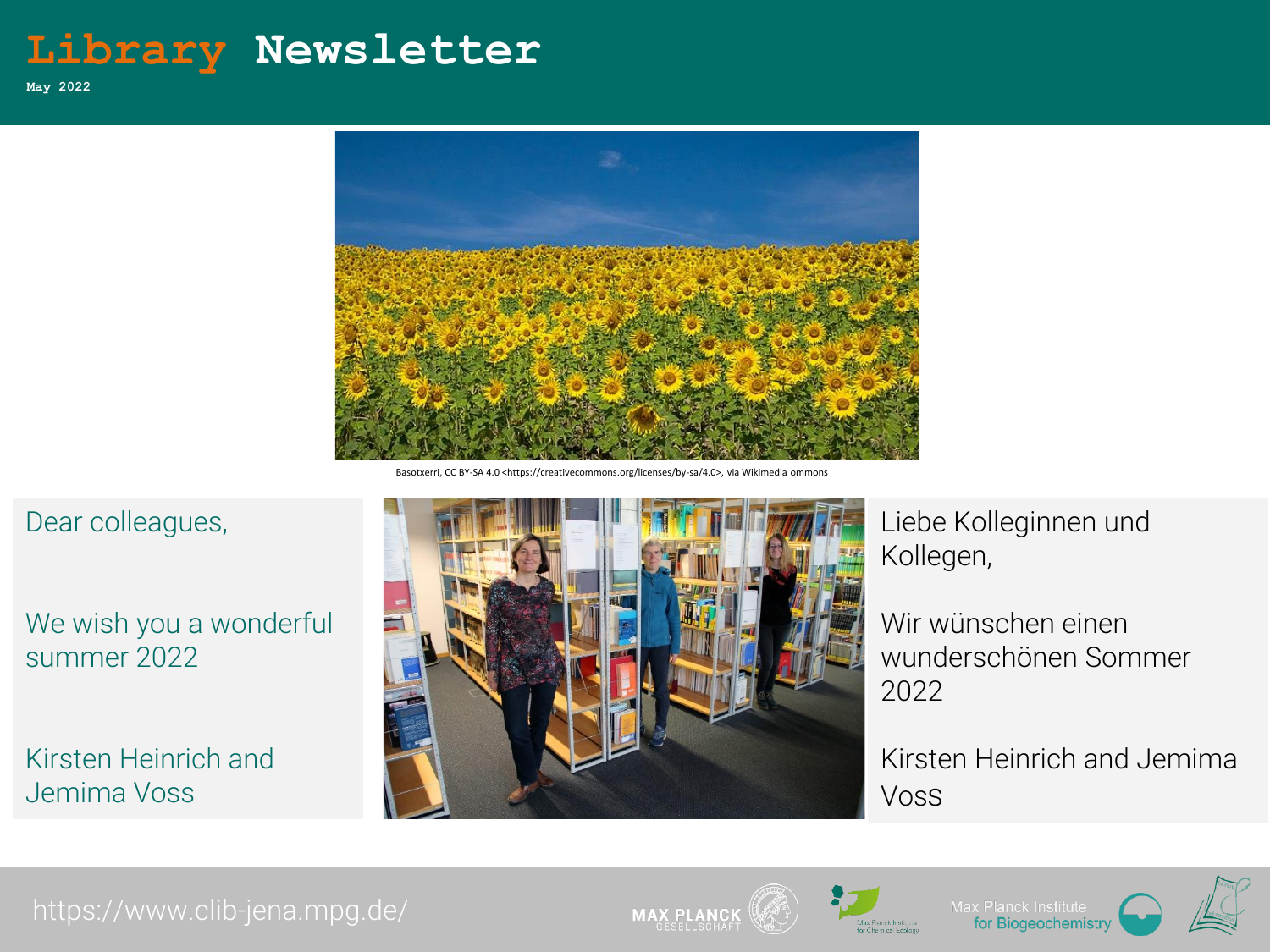

**May 2022**

## New Books Neue Bücher



Rescue: From global crisis to a better [world. Ian Golding, Scep](https://catalog.clib-jena.mpg.de/Record/JCB01000000000000000101166)tre 2022 (print)

At the library: Call no.: COM100/014



Multi‐Scale Biogeochemical Processes in Soil Ecosystems: Critical Reactions and Resilience to Climate Changes. Yu Yang, Wiley, 2022

[https://onlinelibrary.wiley.com/doi/book/10.10](https://onlinelibrary.wiley.com/doi/book/10.1002/9781119480419) 02/9781119480419



[Evolutionary parasitology.](https://catalog.clib-jena.mpg.de/Record/JCB01000000000000000101179) Paul Schmid-Hempel, Oxford University Press, 2021 (print)

At the library :Call no.: ECO66/020



Plant-animal interactions: Source of biodiversity. Kleber Del-Claro, Springer, 2022

[https://link.springer.com/book/10.1007/978-3-](https://link.springer.com/book/10.1007/978-3-030-66877-8) 030-66877-8

#### https://www.clib-jena.mpg.de/







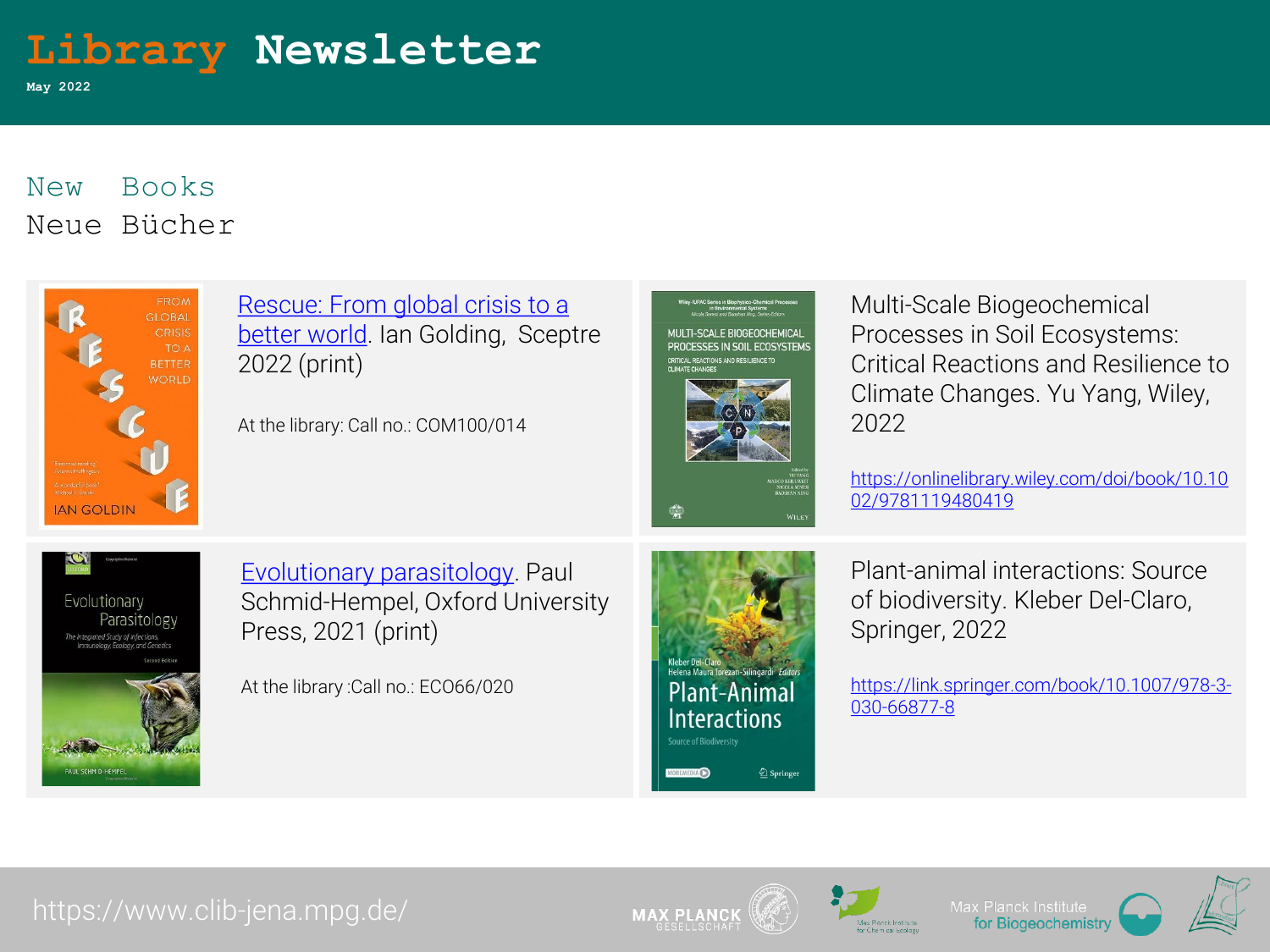

**May 2022**

Did you know? Wusstest Du das?

[Flying thru science:](https://sci-flies.com/) a science site … with flies: A trip through Biology, flying on the wings of Drosophila flies (with Diego from MPI chemical Ecology)

Infographics from/von statista.com:

e.g. [Countries That Depend on Russia for Trade](https://www.statista.com/chart/27367/countries-most-dependent-on-russia-for-trade/) 

Access/Zugang OECDiLibrary, z.B. Decarbonising [Buildings in Cities and Regions](https://doi.org/10.1787/a48ce566-en) 

Courses/Kurse von/via O'Reilly: [Expert playlists](https://learning.oreilly.com/search/?query=*&extended_publisher_data=true&highlight=true&include_assessments=false&include_case_studies=true&include_courses=true&include_playlists=true&include_collections=true&include_notebooks=true&include_sandboxes=true&include_scenarios=true&is_academic_institution_account=true&source=user&formats=collection&sort=date_added&facet_json=true&json_facets=true&page=0&collection_type=expert&include_facets=true&include_practice_exams=true) z..B. [Open Source Software Superstream: Essentials for Enterprise](https://learning.oreilly.com/playlists/0f844c90-29cf-439a-a688-208d55b1d4e5/)

450 neue E-Books von Schaeffer-Poeschel über [Wiso-Net](https://www.wiso-net.de/dosearch?_searchOnlyInAbstractField=&_searchOnlyInTitleField=&explicitSearch=true&q=&dbShortcut=%3A3%3AEBOOKS&searchMask=7092&TI%2CUT%2CDZ%2CBT%2COT%2CSL=&UT=&DZ=&KO=&AU%2CUR=&HG=&CT%2CZ4%2CKW=&AB%2CLD%2CAE=&IB%2CIS=&VE%2CIO%2CDO=Sch%C3%A4ffer*&YR_from=&YR_to=&x=98&y=17) (Deutsch):

z.B. [didaktisch und praktisch.](https://www.wiso-net.de/document/SPEB__9783791053080200/hitlist/0?all=) Methoden und Medien für die Präsenz- und Onlinelehre von Waldherr, Franz; Walter, Claudia, 2021

Immer wieder gut: Wiso-press [https://www.wiso-net.de](https://www.wiso-net.de/)

Full text access to press titles from Germany, Austria and Switzerland e.g. Spiegel, Zeit, NZZ, FR[,TLZ](https://www.wiso-net.de/dosearch/TLZ?selectedNavigationPath=%3A3%3APRESSE%7C%3A3%3APRESSEDTL), OTZ… Volltext Zugriff auf Quellen aus Deutschland, Österreich, Schweiz z.B. Spiegel, Zeit, NZZ, FR, [TLZ,](https://www.wiso-net.de/dosearch/TLZ?selectedNavigationPath=%3A3%3APRESSE%7C%3A3%3APRESSEDTL) OTZ…